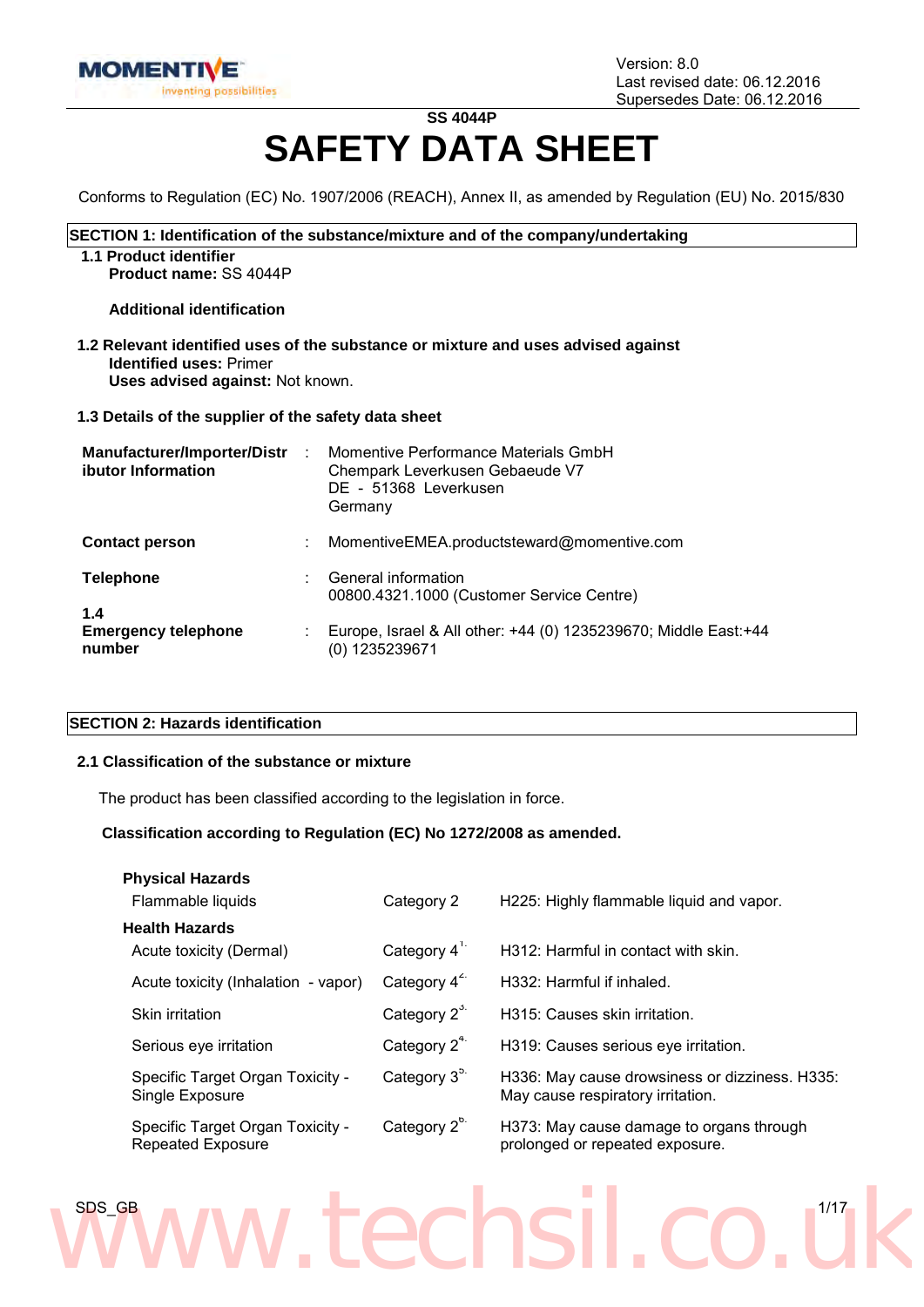

### **SS 4044P**

Aspiration Hazard **Category 1<sup>7</sup>** H304: May be fatal if swallowed and enters airways.

**Target Organs**

1. Liver, Kidney

**2.2 Label Elements**

**Contains:** Acetone 2-Propanol Xylene **Ethylbenzene** Tetraethyl Silicate, Tetraethoxysilane



**Signal Words:** Danger

| <b>Hazard Statement(s):</b>     | H225: Highly flammable liquid and vapor.<br>H304: May be fatal if swallowed and enters airways.<br>H312: Harmful in contact with skin.<br>H315: Causes skin irritation.<br>H319: Causes serious eye irritation.<br>H332: Harmful if inhaled.<br>H335: May cause respiratory irritation.<br>H336: May cause drowsiness or dizziness.<br>H373: May cause damage to organs through prolonged or repeated<br>exposure. |
|---------------------------------|--------------------------------------------------------------------------------------------------------------------------------------------------------------------------------------------------------------------------------------------------------------------------------------------------------------------------------------------------------------------------------------------------------------------|
| <b>Precautionary Statements</b> |                                                                                                                                                                                                                                                                                                                                                                                                                    |
| <b>Prevention:</b>              | P210: Keep away from heat, hot surfaces, sparks, open flames and<br>other ignition sources. No smoking.<br>P233: Keep container tightly closed.<br>P260: Do not breathe dust/fume/gas/mist/vapors/spray.<br>P280: Wear protective gloves/protective clothing/eye protection/face<br>protection.                                                                                                                    |
| <b>Response:</b>                | P301+P310: IF SWALLOWED: Immediately call a POISON<br>CENTER/doctor.<br>P331: Do NOT induce vomiting.<br>P304+P312: IF INHALED: Call a POISON CENTER or<br>doctor/physician if you feel unwell.<br>P340: Remove person to fresh air and keep comfortable for breathing.<br>P337+P313: If eye irritation persists: Get medical advice/attention.<br>P370+P378: In case of fire: Use to extinguish.                  |

#### **Supplemental label information**

EUH066: Repeated exposure may cause skin dryness or cracking.

#### **Unknown toxicity - Health**

|        | Acute toxicity, oral<br>Acute toxicity, dermal | 1,79 %<br>1,79 % |  |      |
|--------|------------------------------------------------|------------------|--|------|
|        | Acute toxicity, inhalation, vapor              | 1,79 %           |  |      |
|        | Acute toxicity, inhalation, dust<br>or mist    | 1,79 %           |  |      |
| SDS_GB |                                                |                  |  | 2/17 |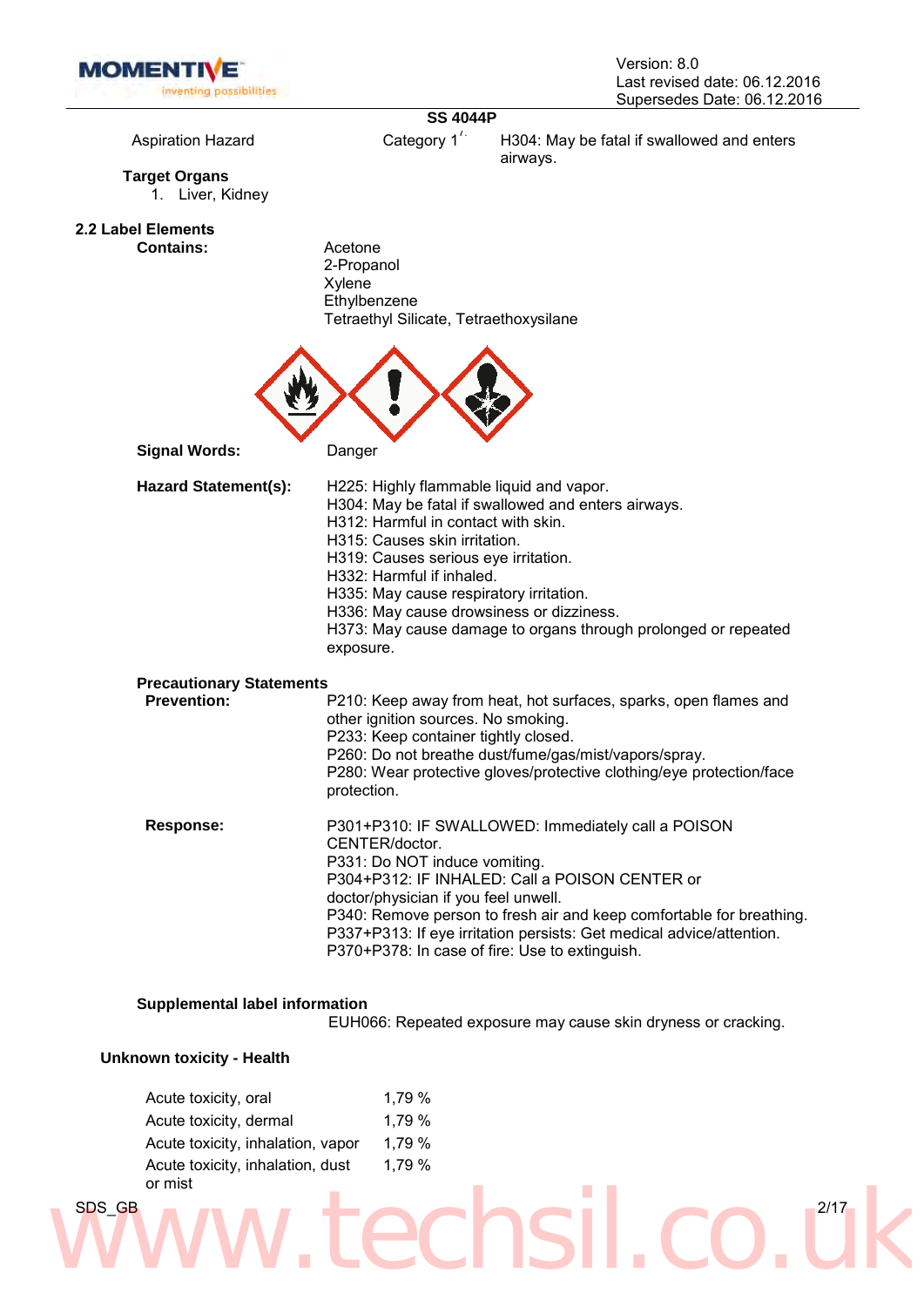

#### **SS 4044P**

**Additional Information:** No data available.

**2.3 Other hazards** No data available.

**SECTION 3: Composition/information on ingredients**

**Chemical nature:** Silicone resin in solvent(s)

#### **3.2 Mixtures**

**General information:** No data available.

| Chemical name Concentration CAS-No. |             |                | EC No.    | <b>REACH</b><br>Registration<br>No. | <b>M-Factor:</b> | <b>Notes</b> |
|-------------------------------------|-------------|----------------|-----------|-------------------------------------|------------------|--------------|
| Acetone                             | $20 - 50\%$ | 67-64-1        | 200-662-2 | $01 -$<br>2119471330-               | No data          | #            |
|                                     |             |                |           | 49-XXXX                             | available.       |              |
| 2-Propanol                          | $20 - 50\%$ | 67-63-0        | 200-661-7 | $01 -$                              | No data          | #            |
|                                     |             |                |           | 2119457558-                         | available.       |              |
|                                     |             |                |           | 25-XXXX                             |                  |              |
| Xylene                              | $10 - 20%$  | 1330-20-7      | 215-535-7 | $01 -$                              | No data          | #            |
|                                     |             |                |           | 2119488216-                         | available.       |              |
|                                     |             |                |           | 32-XXXX                             |                  |              |
| Ethylbenzene                        | $5 - 10\%$  | $100 - 41 - 4$ | 202-849-4 | $01 -$                              | No data          | #            |
|                                     |             |                |           | 2119489370-                         | available.       |              |
|                                     |             |                |           | <b>XXXX</b>                         |                  |              |
| Tetraethyl                          | $1 - 5%$    | 78-10-4        | 201-083-8 | $01 -$                              | No data          |              |
| Silicate,                           |             |                |           | 2119496195-                         | available.       |              |
| Tetraethoxysil                      |             |                |           | 28-0002                             |                  |              |
| ane                                 |             |                |           |                                     |                  |              |
| n-BUTANOL                           | $1 - 3%$    | $71-36-3$      | 200-751-6 | $01 -$                              | No data          | #            |
|                                     |             |                |           | 2119484630-                         | available.       |              |
|                                     |             |                |           | <b>XXXX</b>                         |                  |              |

\* All concentrations are percent by weight unless ingredient is a gas. Gas concentrations are in percent by volume.

## This substance has workplace exposure limit(s).

PBT: persistent, bioaccumulative and toxic substance.

vPvB: very persistent and very bioaccumulative substance.

#### **Classification**

| <b>Chemical name</b> | <b>Classification</b>                                     | <b>Notes</b> |
|----------------------|-----------------------------------------------------------|--------------|
| Acetone              | Flam. Lig.: 2: H225 Eye Irrit.: 2: H319STOT SE: 3: H336No | No data      |
|                      | data available.                                           | available.   |
| 2-Propanol           | Flam. Lig.: 2: H225 Eye Irrit.: 2: H319STOT SE: 3: H336   | No data      |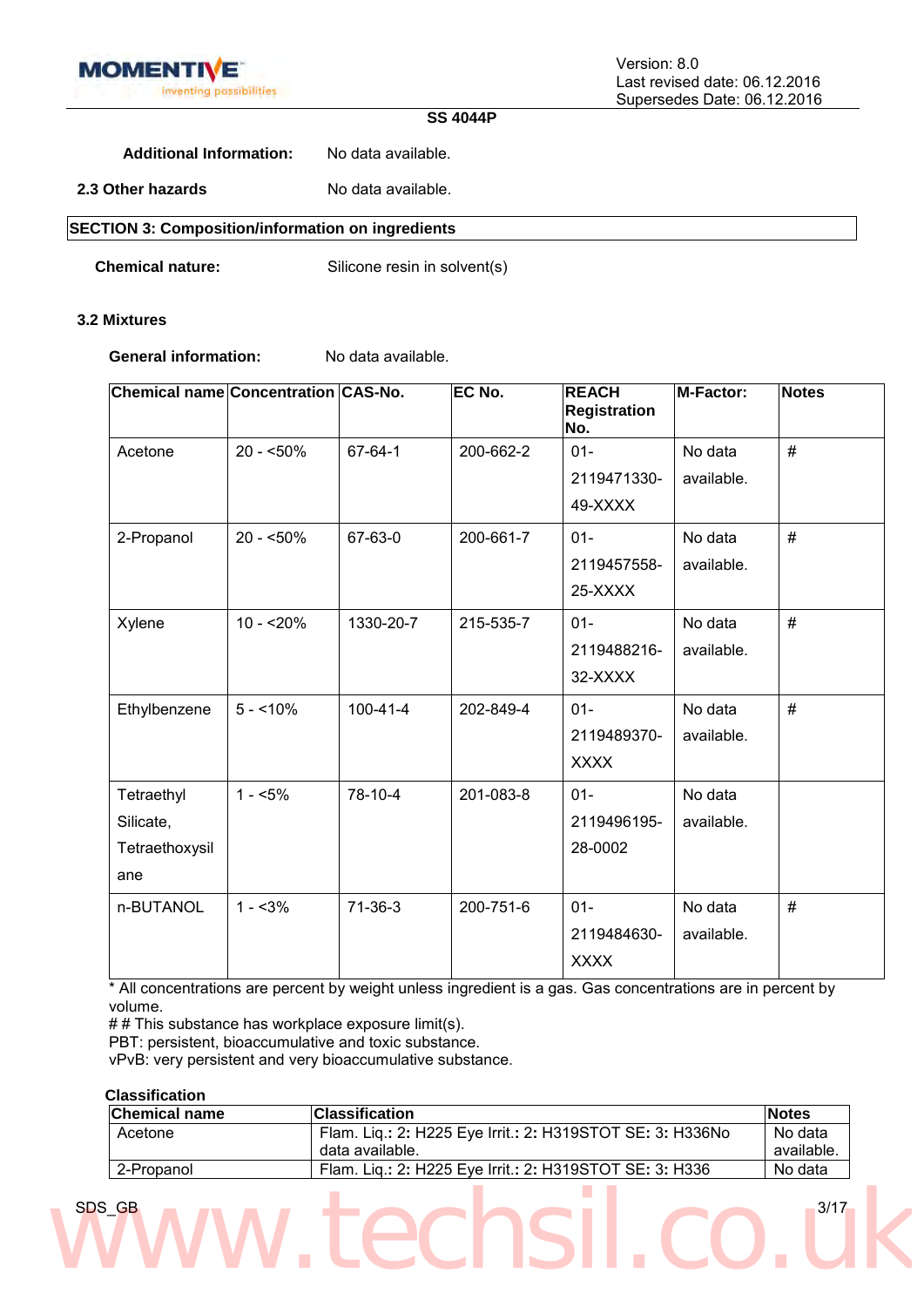

Version: 8.0 Last revised date: 06.12.2016 Supersedes Date: 06.12.2016

#### **SS 4044P**

|                      |                                                           | available. |
|----------------------|-----------------------------------------------------------|------------|
| Xylene               | Flam. Liq.: 3: H226 Asp. Tox.: 1: H304Eye Dam.: 2:        | Note C     |
|                      | H319STOT SE: 3: H335STOT RE: 2: H373Acute Tox.: 4:        |            |
|                      | H332Acute Tox.: 4: H312Skin Irrit.: 2: H315               |            |
| Ethylbenzene         | Flam. Liq.: 2: H225 Acute Tox.: 4: H332STOT RE: 2:        | No data    |
|                      | H373Asp. Tox.: 1: H304                                    | available. |
| Tetraethyl Silicate, | Flam. Lig.: 3: H226 Acute Tox.: 4: H332Eye Irrit.: 2:     | No data    |
| Tetraethoxysilane    | H319STOT SE: 3: H335                                      | available. |
| n-BUTANOL            | Flam. Lig.: 3: H226 Acute Tox.: 4: H302STOT SE: 3:        | No data    |
|                      | H335Skin Irrit.: 2: H315Eye Dam.: 1: H318STOT SE: 3: H336 | available. |

CLP: Regulation No. 1272/2008.

#### **SECTION 4: First aid measures**

| 4.1 Description of first aid measures<br>Inhalation:                   | Move into fresh air and keep at rest. Get medical attention if symptoms<br>persist.                                                                                                                    |
|------------------------------------------------------------------------|--------------------------------------------------------------------------------------------------------------------------------------------------------------------------------------------------------|
| Eye contact:                                                           | Rinse immediately with plenty of water, also under the eyelids, for at least<br>15 minutes. Get medical attention.                                                                                     |
| <b>Skin Contact:</b>                                                   | Remove contaminated clothing and shoes. Wash area with soap and water.<br>Wash contaminated clothing before reuse. Get medical attention if<br>symptoms persist.                                       |
| Ingestion:                                                             | Do NOT induce vomiting. Rinse mouth. Get medical attention.                                                                                                                                            |
| 4.2 Most important symptoms<br>and effects, both acute and<br>delayed: | No data available.                                                                                                                                                                                     |
| Hazards:                                                               | 4.3 Indication of any immediate medical attention and special treatment needed<br>No data available.                                                                                                   |
| Treatment:                                                             | No data available.                                                                                                                                                                                     |
| <b>SECTION 5: Firefighting measures</b>                                |                                                                                                                                                                                                        |
| <b>General Fire Hazards:</b>                                           | Use standard firefighting procedures and consider the hazards of other<br>involved materials. Prevent runoff from fire control or dilution from entering<br>streams, sewers, or drinking water supply. |
| 5.1 Extinguishing media<br><b>Suitable extinguishing</b><br>media:     | Foam. Carbon dioxide                                                                                                                                                                                   |
| <b>Unsuitable extinguishing</b><br>media:                              | No data available.                                                                                                                                                                                     |
| 5.2 Special hazards arising<br>from the substance or<br>mixture:       | No data available.                                                                                                                                                                                     |
| 5.3 Advice for firefighters                                            |                                                                                                                                                                                                        |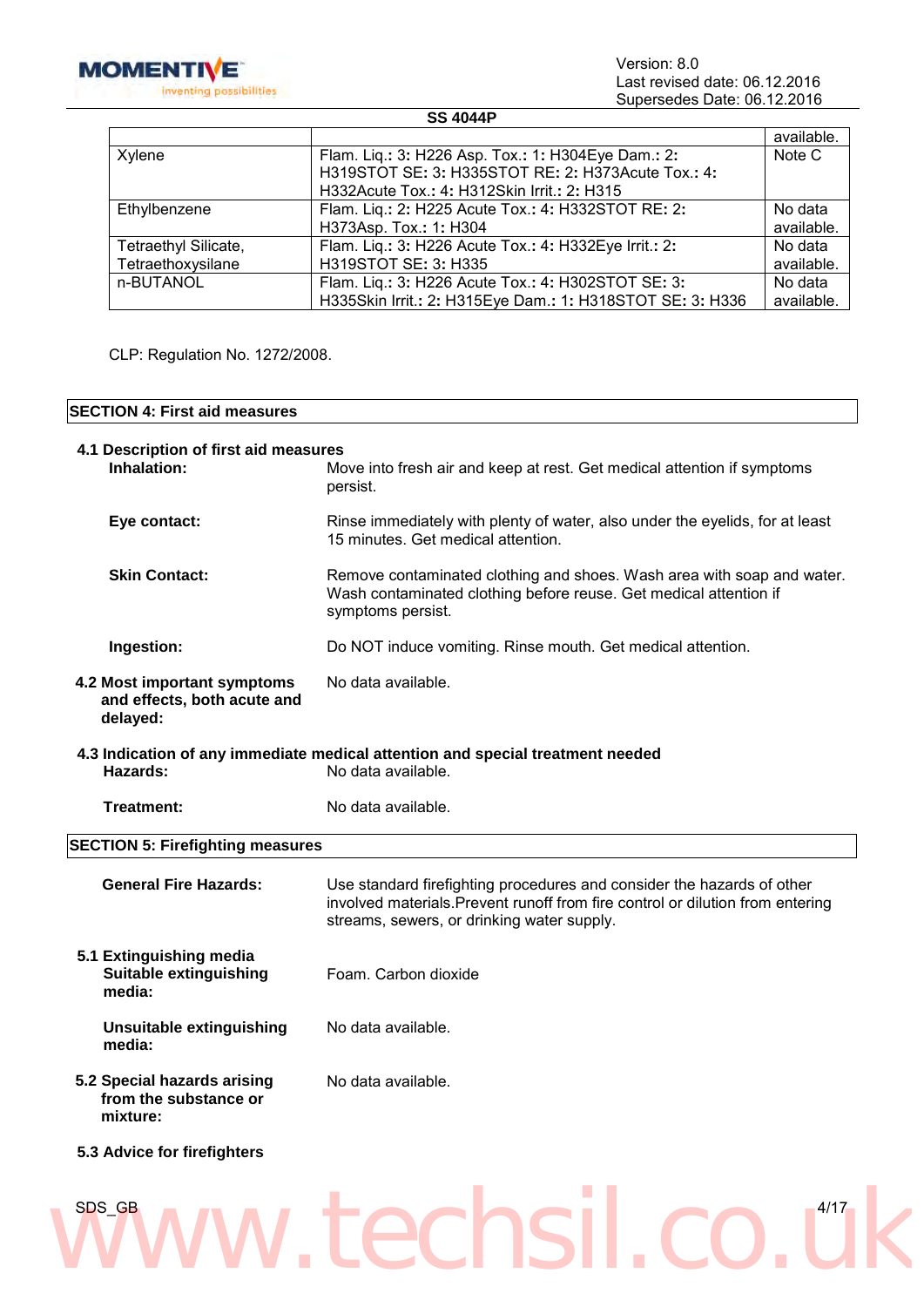

#### **SS 4044P** No data available.

**Special fire fighting procedures:**

**Special protective equipment for fire-fighters:** Self-contained breathing apparatus and full protective clothing must be worn in case of fire.

#### **SECTION 6: Accidental release measures**

**6.1 Personal precautions, protective equipment and emergency procedures:** Use personal protective equipment. Keep up-wind to avoid fumes. **6.2 Environmental Precautions:** Prevent runoff from entering drains, sewers, or streams. **6.3 Methods and material for containment and cleaning up:** Collect spillage with granulates, sawdust, rags or other absorbent. Shovel up and place in a container for salvage or disposal. **6.4 Reference to other sections:** No data available.

**SECTION 7: Handling and storage:**

- **7.1 Precautions for safe handling:** Static electricity and formation of sparks must be prevented. All equipment used when handling the product must be grounded. Wear appropriate personal protective equipment. Use only with adequate ventilation. Do not breathe vapor/spray. **7.2 Conditions for safe storage, including any incompatibilities:** Keep container tightly closed in a cool, well-ventilated place.
- **7.3 Specific end use(s):** No data available.

#### **SECTION 8: Exposure controls/personal protection**

#### **8.1 Control Parameters**

**Occupational Exposure Limits**

| <b>Chemical name</b> | type        | <b>Exposure Limit Values</b> |                    | <b>Source</b>                                                                                                      |
|----------------------|-------------|------------------------------|--------------------|--------------------------------------------------------------------------------------------------------------------|
| Acetone              | <b>TWA</b>  | 500 ppm                      | 1.210 $mg/m3$      | UK. EH40 Workplace Exposure Limits (WELs)<br>(122011)                                                              |
|                      | <b>STEL</b> | 1.500 ppm                    | 3.620 mg/m3        | UK. EH40 Workplace Exposure Limits (WELs)<br>(122011)                                                              |
|                      | <b>TWA</b>  | 500 ppm                      | $1.210$ mg/m $3$   | EU. Indicative Exposure Limit Values in<br>Directives 91/322/EEC, 2000/39/EC,<br>2006/15/EC, 2009/161/EU (12 2009) |
| 2-Propanol           | <b>TWA</b>  | 400 ppm                      | 999 mg/m3          | UK. EH40 Workplace Exposure Limits (WELs)<br>(12 2011)                                                             |
|                      | <b>STEL</b> | 500 ppm                      | 1.250 mg/m3        | UK. EH40 Workplace Exposure Limits (WELs)<br>(12 2011)                                                             |
| Xylene               | TWA         | 50 ppm                       | 220 mg/m3          | UK. EH40 Workplace Exposure Limits (WELs)<br>(122011)                                                              |
|                      | <b>STEL</b> | $100$ ppm                    | 441 mg/m3          | UK. EH40 Workplace Exposure Limits (WELs)<br>(122011)                                                              |
|                      | <b>STEL</b> | 100 ppm                      | 442 mg/m3          | EU. Indicative Exposure Limit Values in<br>Directives 91/322/EEC, 2000/39/EC,<br>2006/15/EC, 2009/161/EU (12 2009) |
|                      | <b>TWA</b>  | 50 ppm                       | $221 \text{ mg/m}$ | EU. Indicative Exposure Limit Values in<br>Directives 91/322/EEC, 2000/39/EC,<br>2006/15/EC, 2009/161/EU (12 2009) |
| Ethylbenzene         | TWA         | $100$ ppm                    | 441 mg/m3          | UK. EH40 Workplace Exposure Limits (WELs)                                                                          |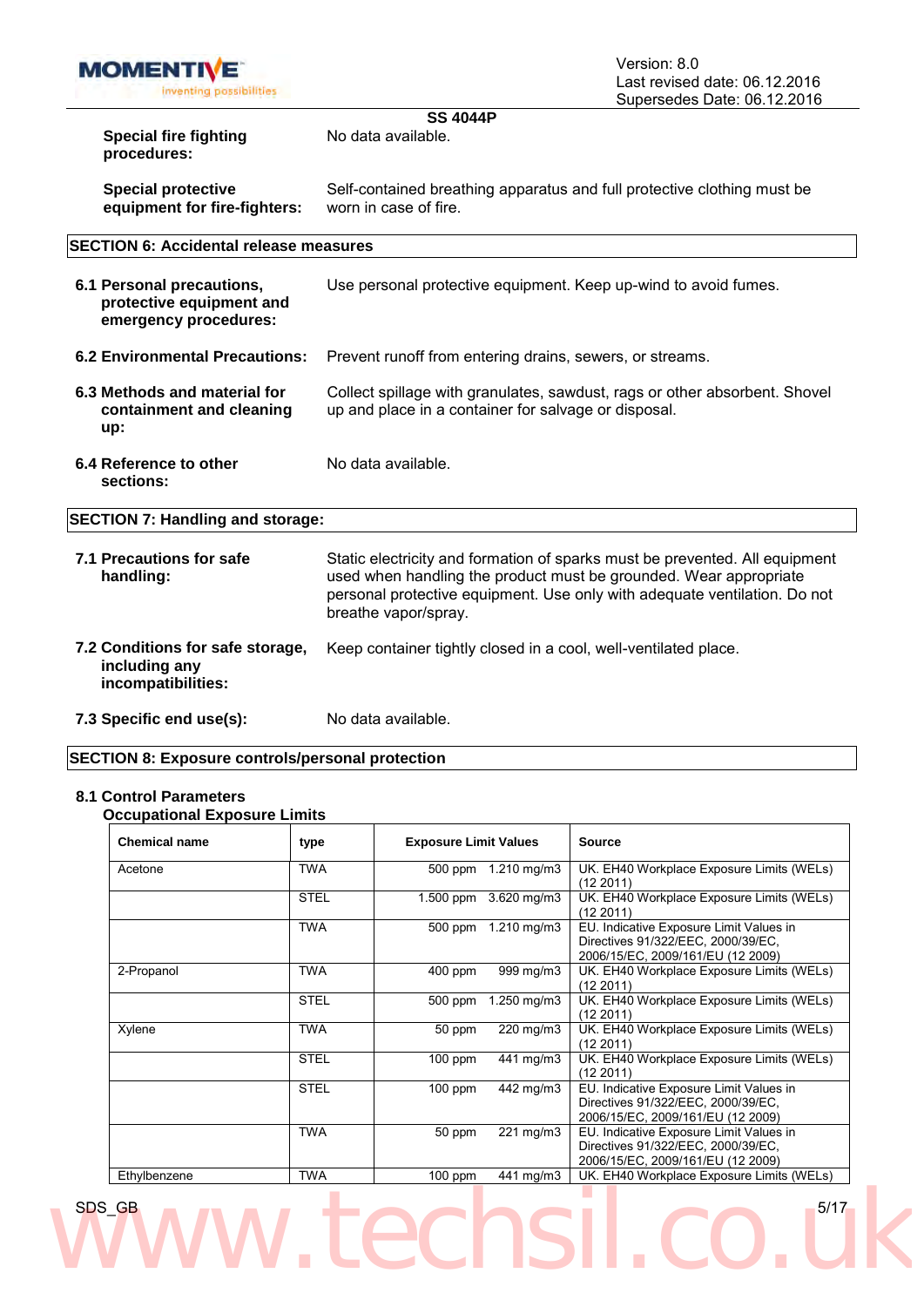

#### **SS 4044P**

|           |             |           |           | (12 2011)                                 |
|-----------|-------------|-----------|-----------|-------------------------------------------|
|           | <b>STEL</b> | $125$ ppm | 552 mg/m3 | UK. EH40 Workplace Exposure Limits (WELs) |
|           |             |           |           | (12 2011)                                 |
|           | <b>TWA</b>  | $100$ ppm | 442 mg/m3 | EU. Indicative Exposure Limit Values in   |
|           |             |           |           | Directives 91/322/EEC, 2000/39/EC,        |
|           |             |           |           | 2006/15/EC, 2009/161/EU (12 2009)         |
|           | <b>STEL</b> | $200$ ppm | 884 mg/m3 | EU. Indicative Exposure Limit Values in   |
|           |             |           |           | Directives 91/322/EEC, 2000/39/EC,        |
|           |             |           |           | 2006/15/EC, 2009/161/EU (12 2009)         |
| n-BUTANOL | <b>STEL</b> | 50 ppm    | 154 mg/m3 | UK. EH40 Workplace Exposure Limits (WELs) |
|           |             |           |           | (12 2011)                                 |

| <b>Biological Limit Values</b>                                              | None.                                                                                                                                                                                                                                                                                                                                                                                                                                                                                                                                                                                                                    |
|-----------------------------------------------------------------------------|--------------------------------------------------------------------------------------------------------------------------------------------------------------------------------------------------------------------------------------------------------------------------------------------------------------------------------------------------------------------------------------------------------------------------------------------------------------------------------------------------------------------------------------------------------------------------------------------------------------------------|
| 8.2 Exposure controls<br><b>Appropriate Engineering</b><br><b>Controls:</b> | Provide eyewash station and safety shower. Local exhaust is<br>recommended.                                                                                                                                                                                                                                                                                                                                                                                                                                                                                                                                              |
|                                                                             | Individual protection measures, such as personal protective equipment                                                                                                                                                                                                                                                                                                                                                                                                                                                                                                                                                    |
| <b>General information:</b>                                                 | Use only in well-ventilated areas.                                                                                                                                                                                                                                                                                                                                                                                                                                                                                                                                                                                       |
| <b>Eye/face protection:</b>                                                 | Safety glasses with side-shields conforming to EN166 Face shield                                                                                                                                                                                                                                                                                                                                                                                                                                                                                                                                                         |
| <b>Skin protection</b><br><b>Hand Protection:</b>                           | Advice: Short time contact:<br>Material: 395 Combi-Latex<br>Minimum break through time: 10 min<br>Glove thickness: 1,0 mm<br>Guideline: EN 374<br>Advice: Prolonged contact:<br>Material: 890 Vitoject<br>Minimum break through time: 30 min<br>Glove thickness: 0,7 mm<br>Guideline: EN 374<br>Advice: This recommendation is valid only for our Product as delivered. If<br>this product will be mixed with other substances you need to contact a<br>supplier of CE approved protective gloves (e.g. KCL GmbH, D-36124<br>Eichenzell, Tel. 0049 (0) 6659 87300, Fax. 0049 (0) 6659 87155, email:<br>vertrieb@kcl.de). |
| Other:                                                                      | Wear rubber apron.                                                                                                                                                                                                                                                                                                                                                                                                                                                                                                                                                                                                       |
| <b>Respiratory Protection:</b>                                              | When workers are facing concentrations above the exposure limit they<br>must use appropriate certified respirators. Respiratory protection mask with<br>Filtertype ABEK                                                                                                                                                                                                                                                                                                                                                                                                                                                  |
| <b>Hygiene measures:</b>                                                    | It is good practice in industrial hygiene to avoid contact with solvents by<br>using appropriate protective measures whenever possible. Avoid contact<br>with eyes, skin, and clothing. Observe good industrial hygiene practices.<br>Wash hands after handling. When using do not eat, drink or smoke.                                                                                                                                                                                                                                                                                                                  |
| <b>Environmental exposure</b><br>controls:                                  | No data available.                                                                                                                                                                                                                                                                                                                                                                                                                                                                                                                                                                                                       |

ww.techsil.co.uk

#### **SECTION 9: Physical and chemical properties**

#### **9.1 Information on basic physical and chemical properties Appearance**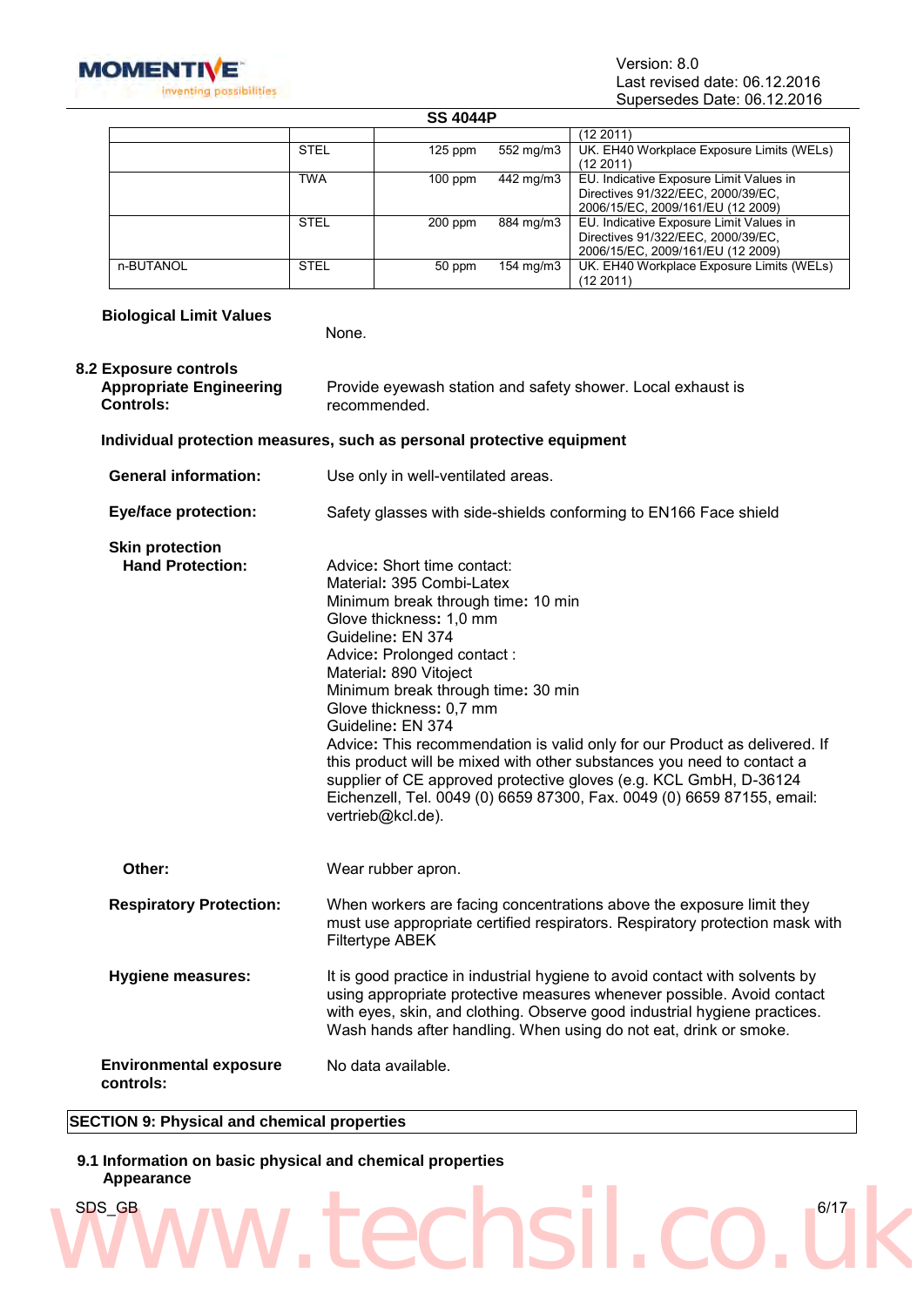

|                                                     | <b>SS 4044P</b>                                     |
|-----------------------------------------------------|-----------------------------------------------------|
| <b>Physical state:</b>                              | liquid                                              |
| Form:                                               | liquid                                              |
| Color:                                              | Pale yellow                                         |
| Odor:                                               | Pungent                                             |
| <b>Odor Threshold:</b>                              | No data available.                                  |
| pH:                                                 | No data available.                                  |
| <b>Freezing point:</b>                              | No data available.                                  |
| <b>Boiling Point:</b>                               | $>$ 36 °C                                           |
| <b>Flash Point:</b>                                 | ca. -12 °C                                          |
| <b>Evaporation Rate:</b>                            | No data available.                                  |
| Flammability (solid, gas):                          | No data available.                                  |
| Flammability Limit - Upper (%):                     | 12 %(V) (No data available.)                        |
| Flammability Limit - Lower (%):                     | 2,1 %(V) (No data available.)                       |
| Vapor pressure:                                     | No data available.                                  |
| Vapor density (air=1):                              | No data available.                                  |
| Density:                                            | ca. 0,855 g/cm3                                     |
| <b>Relative density:</b>                            | No data available.                                  |
| Solubility(ies)                                     |                                                     |
| <b>Solubility in Water:</b>                         | partly miscible                                     |
| Solubility (other):                                 | No data available.                                  |
| Partition coefficient (n-octanol/water) Log<br>Pow: | No data available.                                  |
| <b>Autoignition Temperature:</b>                    | $>$ 343 °C                                          |
| <b>Decomposition Temperature:</b>                   | No decomposition if stored and applied as directed. |
| SADT:                                               | No data available.                                  |
| Viscosity, dynamic:                                 | No data available.                                  |
| <b>Viscosity, kinematic:</b>                        | < 20,5 mm2/s (25 °C)                                |
| <b>Explosive properties:</b>                        | No data available.                                  |
| <b>Oxidizing properties:</b>                        | No data available.                                  |
|                                                     |                                                     |

#### **SECTION 10: Stability and reactivity**

| <b>10.1 Reactivity:</b>                                 | No data available.         |
|---------------------------------------------------------|----------------------------|
| <b>10.2 Chemical Stability:</b>                         | No data available.         |
| 10.3 Possibility of hazardous<br>reactions:             | No data available.         |
| 10.4 Conditions to avoid:                               | No data available.         |
| 10.5 Incompatible Materials:                            | Strong Acids, Strong Bases |
| <b>10.6 Hazardous Decomposition</b><br><b>Products:</b> | No data available.         |

#### **SECTION 11: Toxicological information**

| <b>General information:</b> | Experience has showr  |  |  |
|-----------------------------|-----------------------|--|--|
|                             | without any danger to |  |  |

#### n, that the above mentioned product can be used health, as long as the usual conditions of industrial hygiene are observed.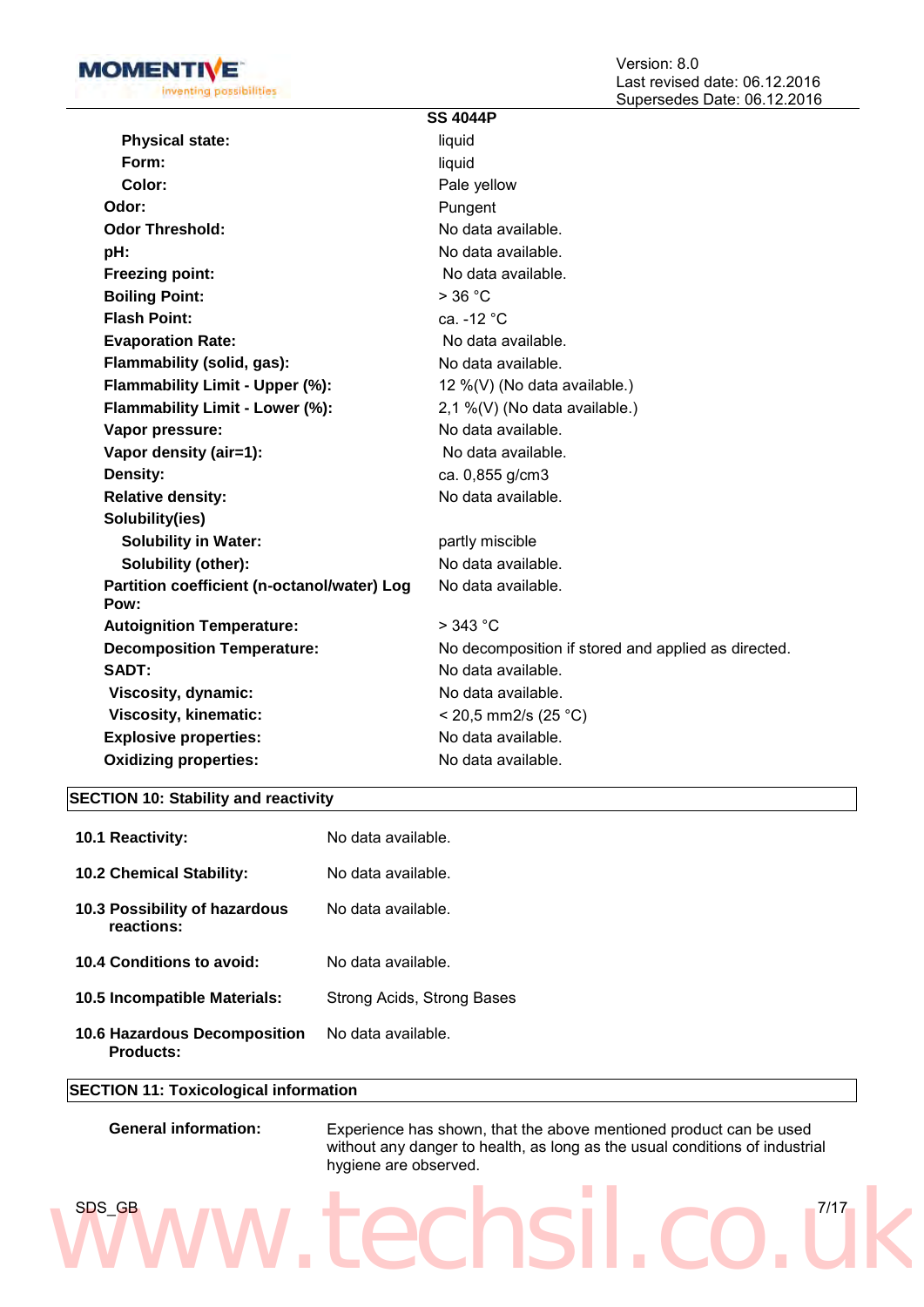

|                                           | <b>SS 4044P</b>                                         |
|-------------------------------------------|---------------------------------------------------------|
| Information on likely routes of exposure  |                                                         |
| <b>Inhalation:</b>                        | No data available.                                      |
|                                           |                                                         |
| Ingestion:                                | No data available.                                      |
| <b>Skin Contact:</b>                      | No data available.                                      |
| Eye contact:                              | No data available.                                      |
| 11.1 Information on toxicological effects |                                                         |
| <b>Acute toxicity</b>                     |                                                         |
|                                           |                                                         |
| Oral                                      |                                                         |
| <b>Product:</b>                           | ATEmix: 29.790,28 mg/kg                                 |
| <b>Specified substance(s)</b>             |                                                         |
| Acetone                                   | No data available.                                      |
| 2-Propanol                                | No data available.                                      |
| Xylene                                    | No data available.                                      |
| Ethylbenzene                              | No data available.                                      |
| Tetraethyl Silicate,                      | No data available.                                      |
| Tetraethoxysilane                         |                                                         |
| n-BUTANOL                                 | No data available.                                      |
|                                           |                                                         |
| Dermal                                    |                                                         |
| <b>Product:</b>                           | ATEmix: 5.640,5 mg/kg                                   |
|                                           |                                                         |
| <b>Specified substance(s)</b>             |                                                         |
| Acetone                                   | No data available.                                      |
| 2-Propanol                                | No data available.                                      |
| Xylene                                    | No data available.                                      |
| Ethylbenzene                              | No data available.                                      |
| Tetraethyl Silicate,                      | No data available.                                      |
| Tetraethoxysilane                         |                                                         |
| n-BUTANOL                                 | No data available.                                      |
| <b>Inhalation</b>                         |                                                         |
| <b>Product:</b>                           | ATEmix56,41 mg/l Vapour                                 |
|                                           | ATEmix64,63 mg/l Dusts, mists and fumes                 |
|                                           |                                                         |
| Specified substance(s)                    |                                                         |
| Acetone                                   | No data available.                                      |
| 2-Propanol                                | No data available.                                      |
| Xylene                                    |                                                         |
| Ethylbenzene                              | No data available.                                      |
| Tetraethyl Silicate,                      | No data available.                                      |
| Tetraethoxysilane                         |                                                         |
| n-BUTANOL                                 | No data available.                                      |
| <b>Repeated dose toxicity</b>             |                                                         |
| <b>Product:</b>                           | No data available.                                      |
| <b>Specified substance(s)</b>             |                                                         |
| Acetone                                   | No data available.                                      |
|                                           | No data available.                                      |
| 2-Propanol                                |                                                         |
| Xylene                                    | No data available.                                      |
| Ethylbenzene                              | No data available.                                      |
| Tetraethyl Silicate,                      | NOAEL (Rat(male and female), Oral, 28 d): 10 - 50 mg/kg |
| Tetraethoxysilane                         | LOAEL (Mouse(males), Inhalation, 28 d): 50 mg/kg        |
| n-BUTANOL                                 | No data available.                                      |
|                                           |                                                         |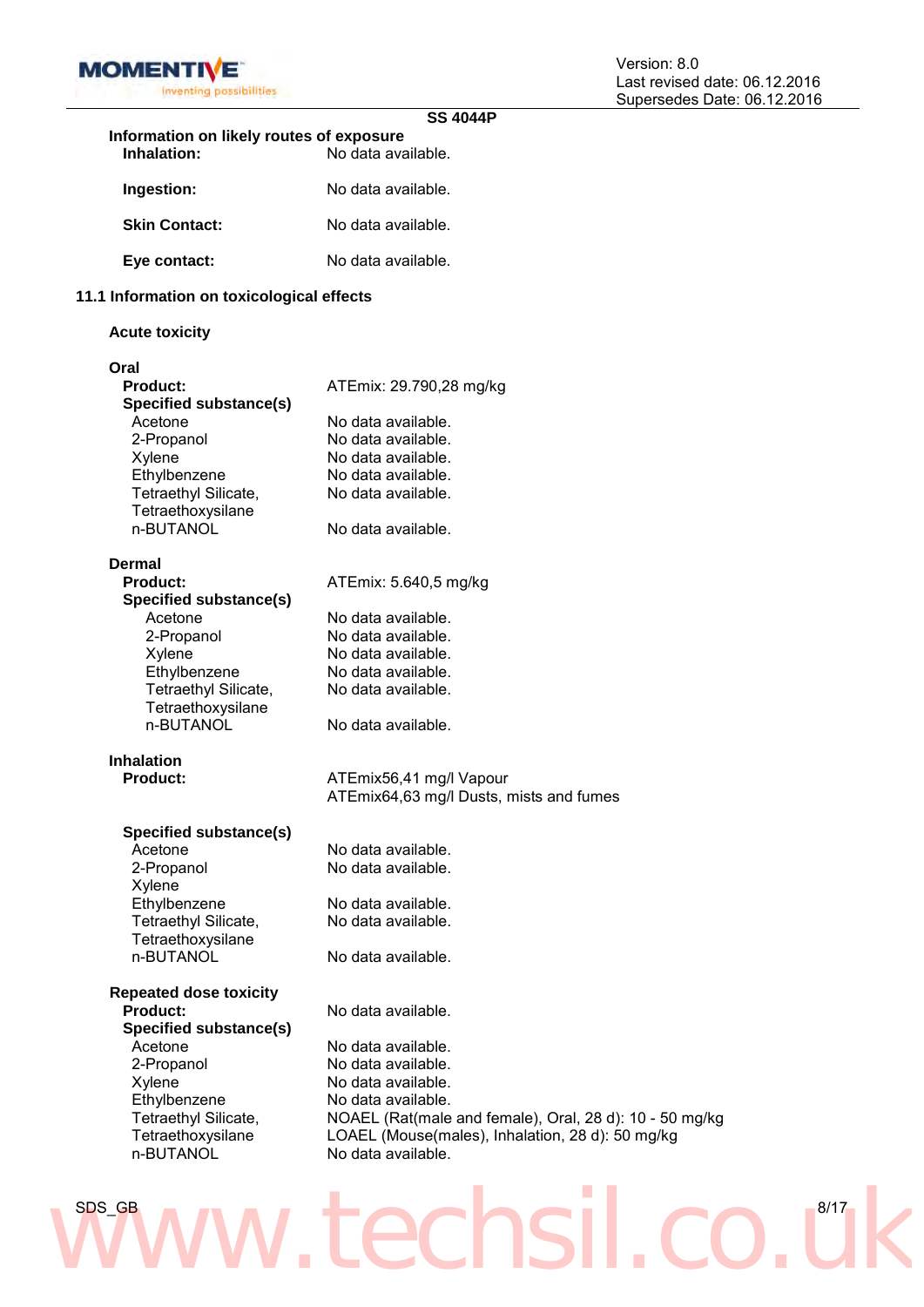

|                                                     | <b>SS 4044P</b>                                                                   |  |  |  |
|-----------------------------------------------------|-----------------------------------------------------------------------------------|--|--|--|
| <b>Skin Corrosion/Irritation:</b>                   |                                                                                   |  |  |  |
| <b>Product:</b>                                     | No data available.                                                                |  |  |  |
| Specified substance(s)                              |                                                                                   |  |  |  |
| Acetone                                             | No data available. (Rabbit): Corrosive                                            |  |  |  |
| 2-Propanol                                          | No data available.                                                                |  |  |  |
| Xylene                                              | (Rabbit): Slightly irritating.                                                    |  |  |  |
| Ethylbenzene                                        | (Rabbit): Corrosive                                                               |  |  |  |
| Tetraethyl Silicate,                                |                                                                                   |  |  |  |
|                                                     | OECD Test Guideline 404 (Rabbit): Non irritating                                  |  |  |  |
| Tetraethoxysilane<br>n-BUTANOL                      | (Rabbit): Corrosive                                                               |  |  |  |
|                                                     |                                                                                   |  |  |  |
| <b>Serious Eye Damage/Eye</b><br><b>Irritation:</b> |                                                                                   |  |  |  |
| <b>Product:</b>                                     | No data available.                                                                |  |  |  |
|                                                     |                                                                                   |  |  |  |
| <b>Specified substance(s)</b>                       |                                                                                   |  |  |  |
| Acetone                                             | No data available.                                                                |  |  |  |
| 2-Propanol                                          | (Rabbit): Strongly irritating.                                                    |  |  |  |
| Xylene                                              | No data available.                                                                |  |  |  |
| Ethylbenzene                                        | No data available. (Rabbit): slightly irritating (not classified according to the |  |  |  |
|                                                     | German Dangerous Substances legislation)                                          |  |  |  |
| Tetraethyl Silicate,                                | OECD Test Guideline 405 (Rabbit, 72 h): Non irritating                            |  |  |  |
| Tetraethoxysilane                                   |                                                                                   |  |  |  |
| n-BUTANOL                                           | No data available. (Rabbit): Irritating to eyes.                                  |  |  |  |
|                                                     |                                                                                   |  |  |  |
| <b>Respiratory or Skin</b>                          |                                                                                   |  |  |  |
| <b>Sensitization:</b>                               |                                                                                   |  |  |  |
| <b>Product:</b>                                     | No data available.                                                                |  |  |  |
| Specified substance(s)                              |                                                                                   |  |  |  |
| Acetone                                             | , No data available. (negative)No data available.                                 |  |  |  |
| 2-Propanol                                          | No data available.                                                                |  |  |  |
|                                                     |                                                                                   |  |  |  |
| Xylene                                              | No data available.                                                                |  |  |  |
| Ethylbenzene                                        | No data available.                                                                |  |  |  |
| Tetraethyl Silicate,                                | Sensitisation, skin, OECD-Guideline 406 (Skin Sensitisation) (Guinea              |  |  |  |
| Tetraethoxysilane                                   | Pig): Non sensitizing.                                                            |  |  |  |
| n-BUTANOL                                           | No data available.                                                                |  |  |  |
| <b>Germ Cell Mutagenicity</b>                       |                                                                                   |  |  |  |
| In vitro                                            |                                                                                   |  |  |  |
| <b>Product:</b>                                     | No data available.                                                                |  |  |  |
|                                                     |                                                                                   |  |  |  |
| Specified substance(s)<br>Acetone                   | No data available.                                                                |  |  |  |
|                                                     | No data available.                                                                |  |  |  |
| 2-Propanol                                          |                                                                                   |  |  |  |
| Xylene                                              | No data available.                                                                |  |  |  |
| Ethylbenzene                                        | No data available.                                                                |  |  |  |
| Tetraethyl Silicate,                                | Chinese Hamster Ovary (CHO) (OECD 476): negative                                  |  |  |  |
| Tetraethoxysilane                                   | Chromosomal aberration (OECD 473): negative                                       |  |  |  |
| n-BUTANOL                                           | No data available.                                                                |  |  |  |
| In vivo                                             |                                                                                   |  |  |  |
| <b>Product:</b>                                     | No data available.                                                                |  |  |  |
|                                                     |                                                                                   |  |  |  |
| <b>Specified substance(s)</b>                       |                                                                                   |  |  |  |
| Acetone                                             | No data available.                                                                |  |  |  |
| 2-Propanol                                          | No data available.                                                                |  |  |  |
| Xylene                                              | No data available.                                                                |  |  |  |
| SDS_GB                                              | 9/17                                                                              |  |  |  |
|                                                     |                                                                                   |  |  |  |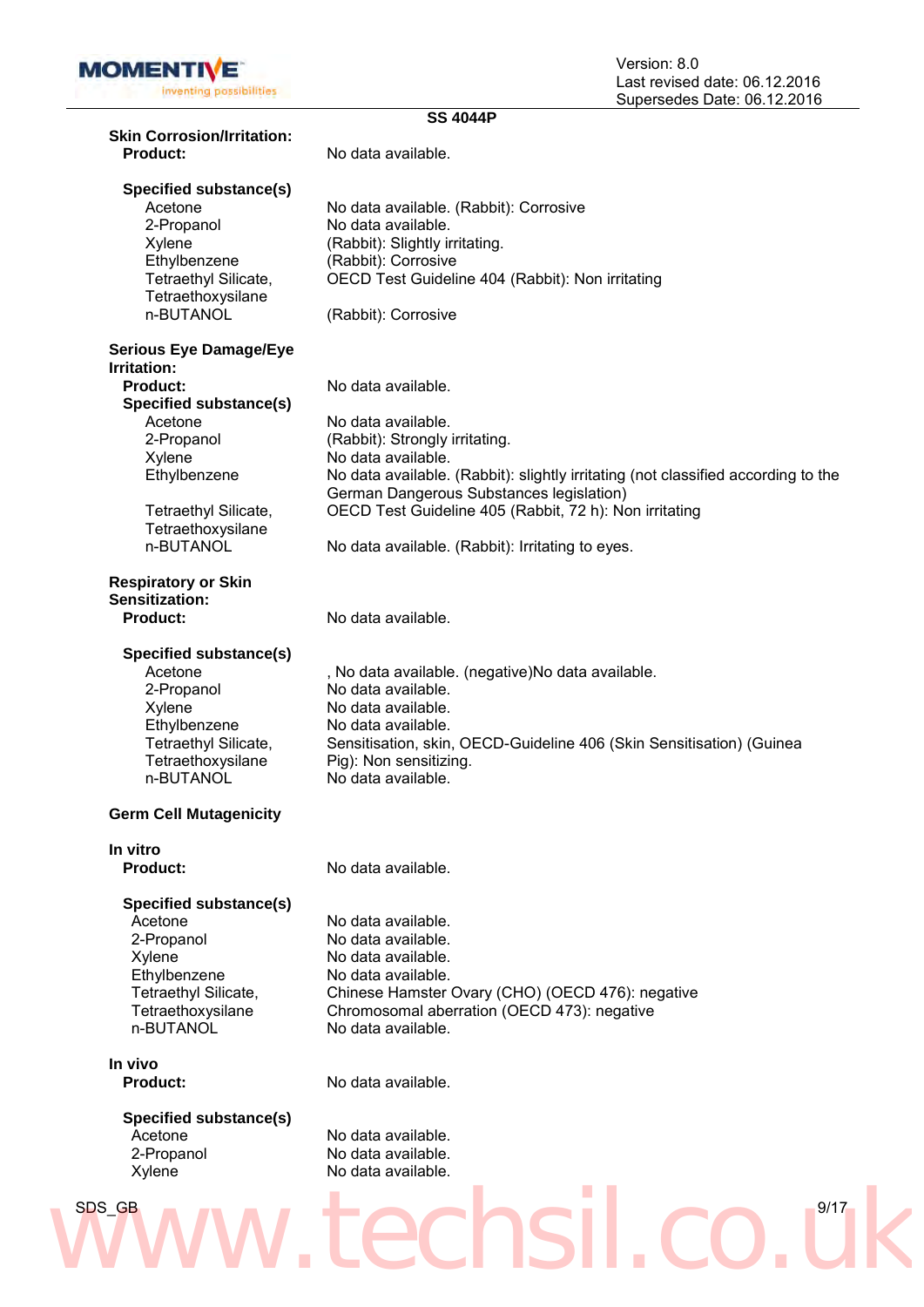

| <b>SS 4044P</b>                                           |
|-----------------------------------------------------------|
| No data available.                                        |
| No data available.                                        |
|                                                           |
| No data available.                                        |
|                                                           |
|                                                           |
| No data available.                                        |
|                                                           |
|                                                           |
| No data available.                                        |
| No data available.                                        |
| No data available.                                        |
| No data available.                                        |
| No data available.                                        |
|                                                           |
| No data available.                                        |
|                                                           |
| No data available.                                        |
|                                                           |
|                                                           |
| No data available.                                        |
| No data available.                                        |
| No data available.                                        |
| No data available.                                        |
| No data available.                                        |
|                                                           |
| No data available.                                        |
|                                                           |
| <b>Specific Target Organ Toxicity - Single Exposure</b>   |
| No data available.                                        |
|                                                           |
|                                                           |
| No data available.                                        |
| No data available.                                        |
| No data available.                                        |
| No data available.                                        |
| No data available.                                        |
|                                                           |
| No data available.                                        |
| <b>Specific Target Organ Toxicity - Repeated Exposure</b> |
| No data available.                                        |
|                                                           |
|                                                           |
| No data available.                                        |
| No data available.                                        |
| No data available.                                        |
| No data available.                                        |
| No data available.                                        |
|                                                           |
| No data available.                                        |
|                                                           |
|                                                           |

**Target Organs:** narcotic effects

narcotic effects

## ww.techsil.co.uk **Aspiration Hazard**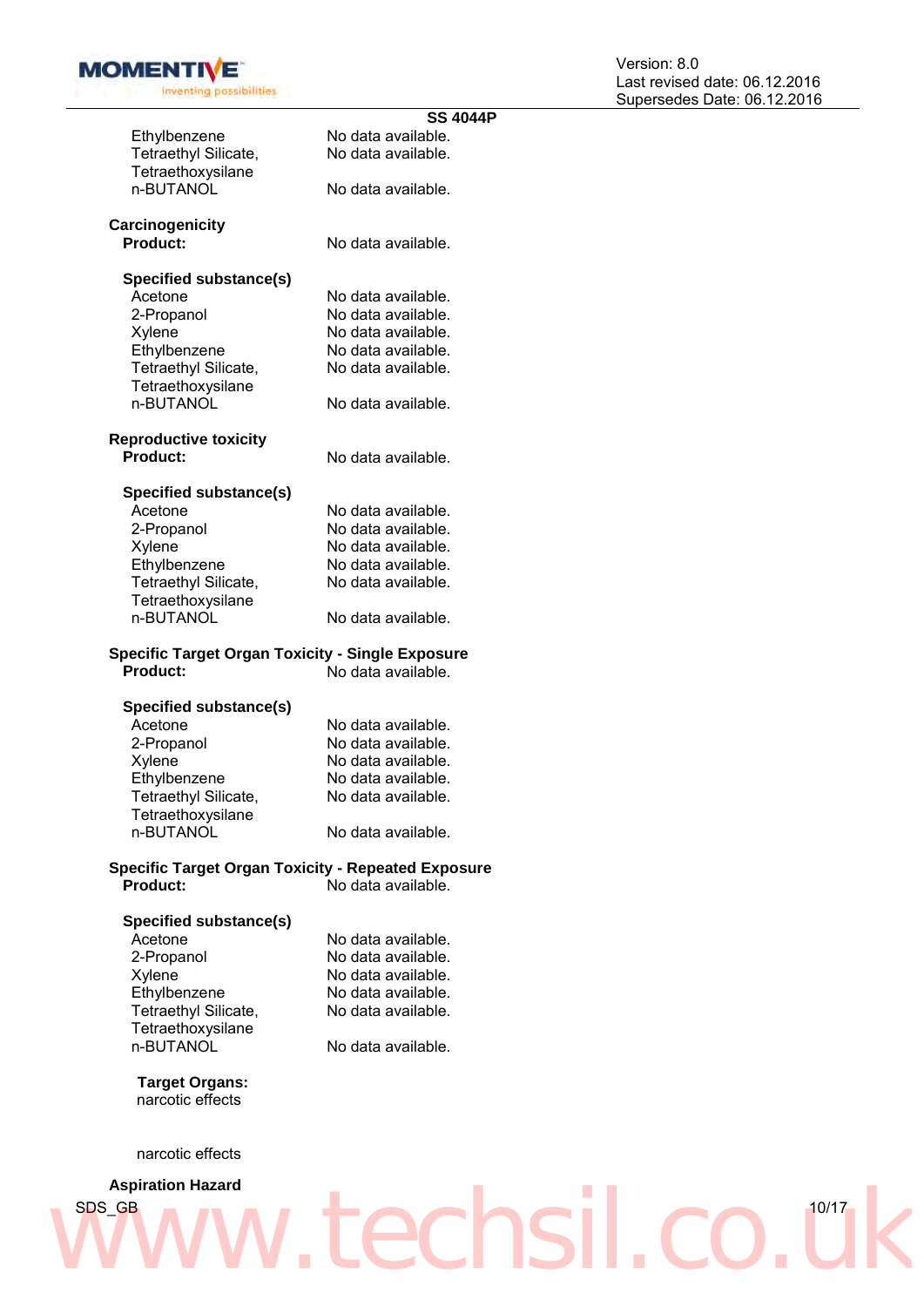

|                        | <b>SS 4044P</b>    |  |
|------------------------|--------------------|--|
| Product:               | No data available. |  |
| Specified substance(s) |                    |  |
| Acetone                | No data available. |  |
| 2-Propanol             | No data available. |  |
| Xylene                 | No data available. |  |
| Ethylbenzene           | No data available. |  |
| Tetraethyl Silicate,   | No data available. |  |
| Tetraethoxysilane      |                    |  |
| n-BUTANOL              | No data available. |  |
|                        |                    |  |
| Other effects:         | No data available. |  |
|                        |                    |  |

#### **SECTION 12: Ecological information**

#### **12.1 Toxicity**

| <b>Acute toxicity</b>                                  |                                                                                                                                                                                                                                                                                                |
|--------------------------------------------------------|------------------------------------------------------------------------------------------------------------------------------------------------------------------------------------------------------------------------------------------------------------------------------------------------|
| <b>Fish</b><br>Product:                                | No data available.                                                                                                                                                                                                                                                                             |
| Specified substance(s)                                 |                                                                                                                                                                                                                                                                                                |
| Acetone                                                | LC50 (Lepomis macrochirus, 96 h): 8.300 mg/l (No data available.)<br>LC0 (Leuciscus idus, 48 h): 6.320 mg/l (No data available.)<br>LC50 (Leuciscus idus, 48 h): 7.505 mg/l (No data available.)                                                                                               |
| 2-Propanol                                             | LC50 (Leuciscus idus, 48 h): 8.970 mg/l (No data available.)<br>LC50 (Pimephales promelas, 96 h): > 65.500 mg/l (No data available.)                                                                                                                                                           |
| Xylene                                                 | LC50 (Leuciscus idus, 48 h): 86 mg/l (not applicable)<br>LC50 (Pimephales promelas, 96 h): 13,4 mg/l (No data available.)<br>LC50 (Salmo gairdneri, 96 h): 14 mg/l (No data available.)                                                                                                        |
| Ethylbenzene                                           | LC0 (Leuciscus idus, 48 h): 26 mg/l (No data available.)<br>LC100 (Leuciscus idus, 48 h): 70 mg/l (No data available.)<br>LC50 (Leuciscus idus, 48 h): 44 mg/l (No data available.)<br>LC50 (Salmo gairdneri, 96 h): 4,2 mg/l (No data available.)                                             |
| Tetraethyl Silicate,<br>Tetraethoxysilane<br>n-BUTANOL | LC50 (Brachydanio rerio, 96 h): > 245 mg/l (Tested according to Directive<br>92/69/EEC.)<br>LC0 (Leuciscus idus, 48 h): > 1.000 mg/l (No data available.)<br>LC50 (Leuciscus idus, 48 h): 1.520 mg/l (No data available.)<br>LC50 (Pimephales promelas, 96 h): 1.730 mg/l (No data available.) |
| <b>Aquatic Invertebrates</b><br>Product:               | No data available.                                                                                                                                                                                                                                                                             |
|                                                        |                                                                                                                                                                                                                                                                                                |
| Specified substance(s)                                 |                                                                                                                                                                                                                                                                                                |
| Acetone<br>2-Propanol                                  | No data available.<br>EC50 (Daphnia magna, 24 h): > 10.000 mg/l (No data available.)<br>EC0 (Daphnia magna): 500 mg/l (No data available.)                                                                                                                                                     |
| Xylene<br>Ethylbenzene                                 | EC50 (Daphnia magna, 24 h): 165 mg/l (No data available.)<br>LC0 (Daphnia magna): 137 mg/l (No data available.)<br>(Daphnia magna): 184 mg/l (No data available.)<br>LC100 (Daphnia magna): 200 mg/l (No data available.)                                                                      |
| Tetraethyl Silicate,<br>Tetraethoxysilane              | EC50 (Daphnia magna, 48 h): > 75 mg/l (OECD-Guideline 202)                                                                                                                                                                                                                                     |
| n-BUTANOL                                              | No data available.                                                                                                                                                                                                                                                                             |
| <b>Chronic Toxicity</b>                                |                                                                                                                                                                                                                                                                                                |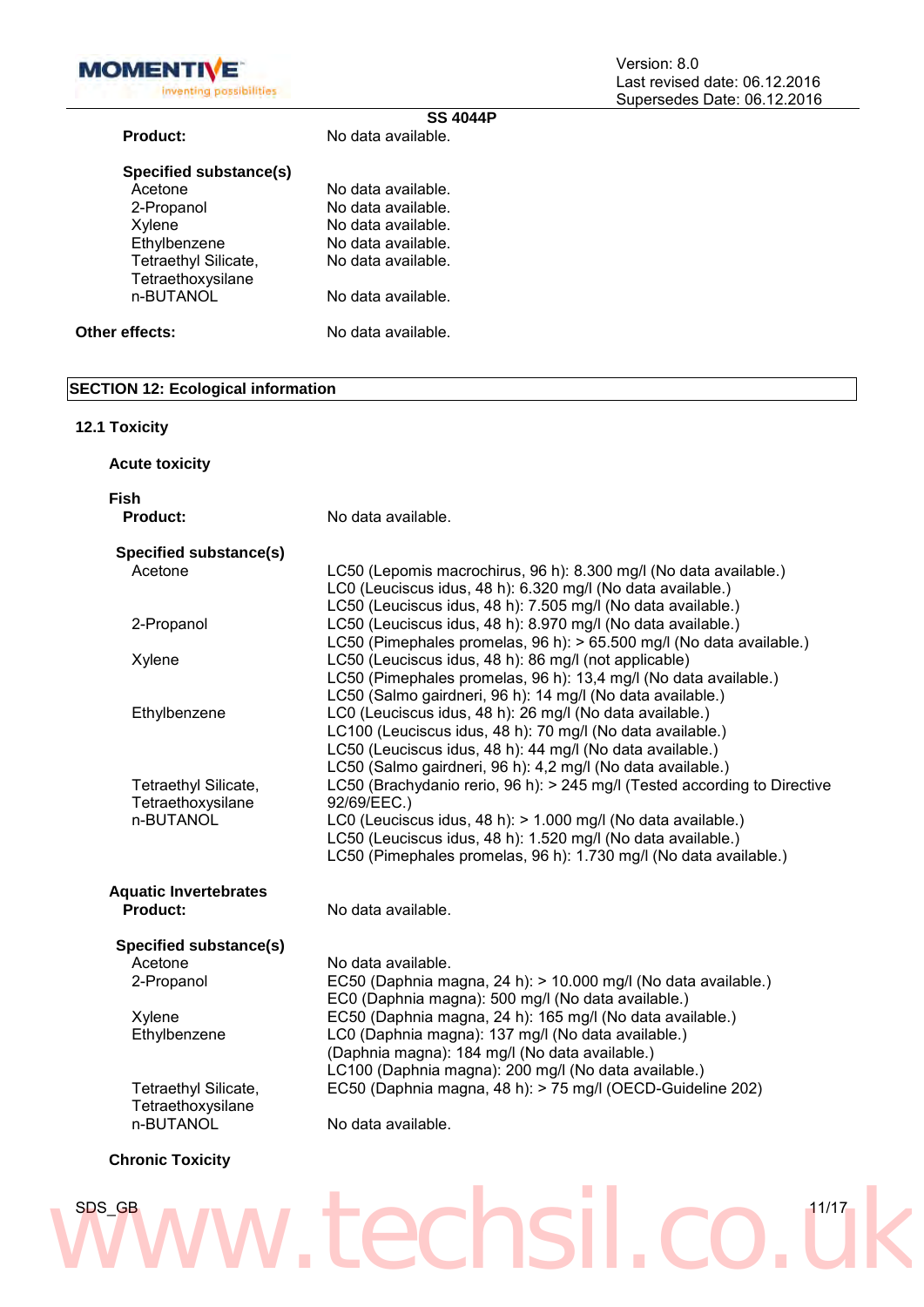

| <b>SS 4044P</b>                    |                                                                                               |  |
|------------------------------------|-----------------------------------------------------------------------------------------------|--|
| Fish                               |                                                                                               |  |
| Product:                           | No data available.                                                                            |  |
|                                    |                                                                                               |  |
| Specified substance(s)             |                                                                                               |  |
| Acetone                            | No data available.                                                                            |  |
| 2-Propanol                         | No data available.                                                                            |  |
| Xylene                             | No data available.                                                                            |  |
| Ethylbenzene                       | No data available.                                                                            |  |
| Tetraethyl Silicate,               | No data available.                                                                            |  |
| Tetraethoxysilane                  |                                                                                               |  |
| n-BUTANOL                          | No data available.                                                                            |  |
| <b>Aquatic Invertebrates</b>       |                                                                                               |  |
| Product:                           | No data available.                                                                            |  |
|                                    |                                                                                               |  |
| Specified substance(s)             |                                                                                               |  |
| Acetone                            | No data available.                                                                            |  |
| 2-Propanol                         | No data available.                                                                            |  |
| Xylene                             | No data available.                                                                            |  |
| Ethylbenzene                       | No data available.                                                                            |  |
| Tetraethyl Silicate,               | No data available.                                                                            |  |
| Tetraethoxysilane                  |                                                                                               |  |
| n-BUTANOL                          | No data available.                                                                            |  |
| <b>Toxicity to Aquatic Plants</b>  |                                                                                               |  |
| Product:                           | No data available.                                                                            |  |
|                                    |                                                                                               |  |
| Specified substance(s)<br>Acetone  | No data available.                                                                            |  |
|                                    | No data available.                                                                            |  |
| 2-Propanol                         | No data available.                                                                            |  |
| Xylene<br>Ethylbenzene             | No data available.                                                                            |  |
| Tetraethyl Silicate,               |                                                                                               |  |
| Tetraethoxysilane                  | EC50 (Algae (Pseudokirchneriella subcapitata), 72 h): > 100 mg/l (OECD<br>Test Guideline 201) |  |
| n-BUTANOL                          | No data available.                                                                            |  |
|                                    |                                                                                               |  |
| 12.2 Persistence and Degradability |                                                                                               |  |
| <b>Biodegradation</b>              |                                                                                               |  |
| Product:                           | No data available.                                                                            |  |
|                                    |                                                                                               |  |

### **Specified substance(s)**

Xylene No data available.<br>Ethylbenzene Biological degrada Tetraethyl Silicate, Tetraethoxysilane<br>n-BUTANOL

Acetone Biological degradability (5 d, No data available.): 50 % Biological degradability (28 d, No data available.): 78 % 2-Propanol Biological degradability (5 d, No data available.): 82,5 % Biological degradability (28 d, No data available.): 68 % activated sludge, domestic (adaptation not specified) (28 d, OECD-Guideline 301 A (DOC Die-Away Test)): 98 % Readily biodegradable No data available.

### **BOD/COD Ratio**

No data available.

### **Specified substance(s)**

Acetone (Acetone No data available.<br>2-Propanol (No data available.) No data available. Xylene No data available.<br>Ethylbenzene No data available. No data available.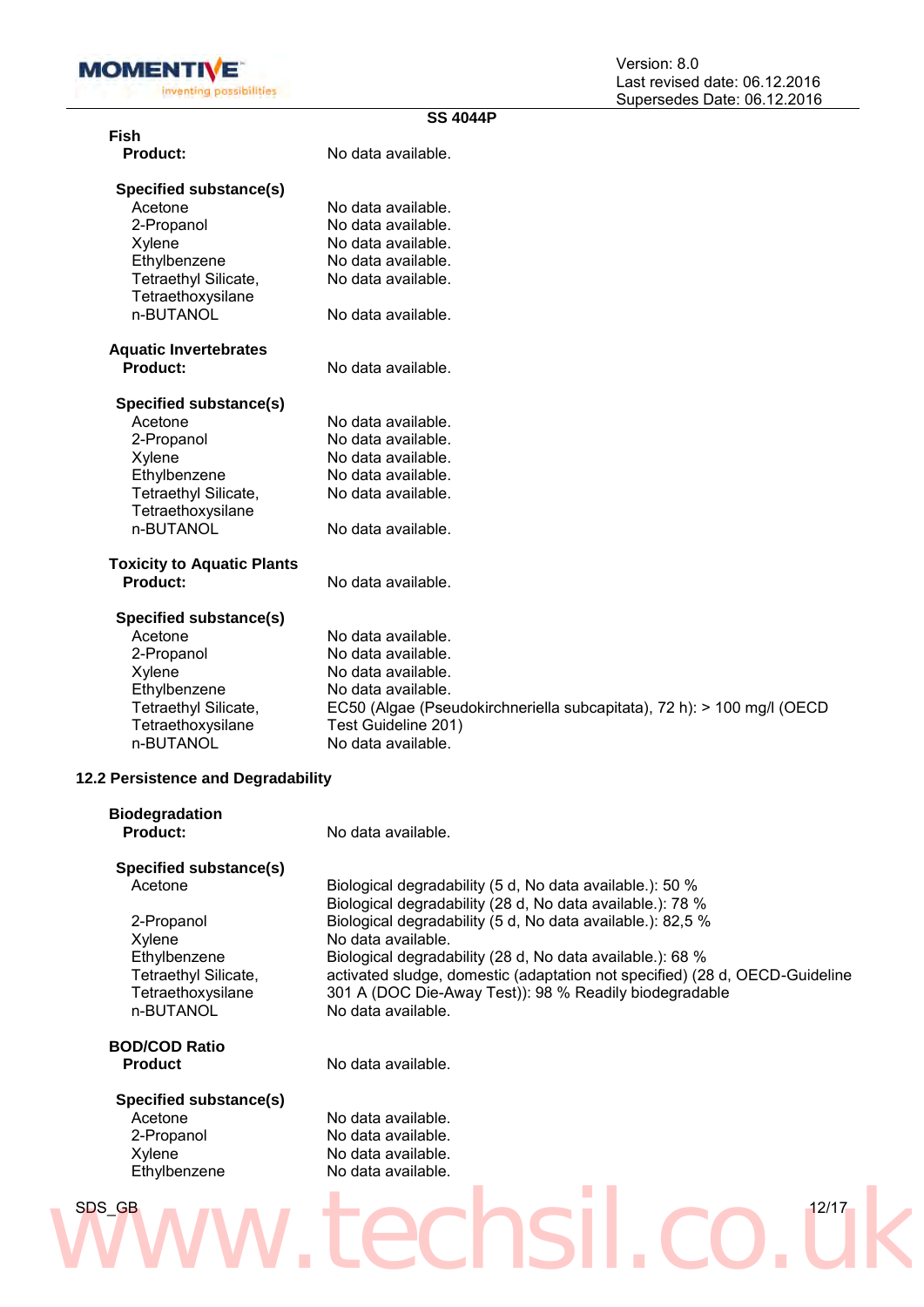

|                                               | <b>SS 4044P</b>                                               |
|-----------------------------------------------|---------------------------------------------------------------|
| Tetraethyl Silicate,                          | No data available.                                            |
| Tetraethoxysilane                             |                                                               |
| n-BUTANOL                                     | No data available.                                            |
|                                               |                                                               |
| 12.3 Bioaccumulative potential                |                                                               |
| Product:                                      | No data available.                                            |
| Specified substance(s)                        |                                                               |
| Acetone                                       | No data available.                                            |
| 2-Propanol                                    | No data available.                                            |
| Xylene                                        | No data available.                                            |
| Ethylbenzene                                  | No data available.                                            |
| Tetraethyl Silicate,                          | No data available.                                            |
|                                               |                                                               |
| Tetraethoxysilane                             |                                                               |
| n-BUTANOL                                     | No data available.                                            |
| 12.4 Mobility in soil:                        | No data available.                                            |
|                                               | Known or predicted distribution to environmental compartments |
| Acetone                                       | No data available.                                            |
| 2-Propanol                                    | No data available.                                            |
| Xylene                                        | No data available.                                            |
| Ethylbenzene                                  | No data available.                                            |
| Tetraethyl Silicate,                          | No data available.                                            |
| Tetraethoxysilane                             |                                                               |
| n-BUTANOL                                     | No data available.                                            |
|                                               |                                                               |
| 12.5 Results of PBT and vPvB                  | No data available.                                            |
| assessment:                                   |                                                               |
| Acetone                                       | No data available.                                            |
| 2-Propanol                                    | No data available.                                            |
| Xylene                                        | No data available.                                            |
| Ethylbenzene                                  | No data available.                                            |
| Tetraethyl Silicate,                          | No data available.                                            |
| Tetraethoxysilane                             |                                                               |
| n-BUTANOL                                     | No data available.                                            |
|                                               |                                                               |
| 12.6 Other adverse effects:                   | No data available.                                            |
|                                               |                                                               |
| <b>SECTION 13: Disposal considerations</b>    |                                                               |
|                                               |                                                               |
| 13.1 Waste treatment methods                  |                                                               |
|                                               |                                                               |
| <b>General information:</b>                   | No data available.                                            |
|                                               | Can be incinerated when in compliance with local regulations. |
| <b>Disposal methods:</b>                      |                                                               |
| <b>SECTION 14: Transport information</b>      |                                                               |
|                                               |                                                               |
| <b>ADR</b>                                    |                                                               |
| 14.1 UN Number:                               | <b>UN 1993</b>                                                |
| 14.2 UN Proper Shipping Name:                 | FLAMMABLE LIQUID, N.O.S. (Acetone, Isopropanol)               |
| 14.3 Transport Hazard Class(es)               |                                                               |
| Class:                                        | 3                                                             |
| $Label(s)$ :                                  | 3                                                             |
|                                               | 33                                                            |
| Hazard No. (ADR):<br>Tunnel restriction code: |                                                               |
|                                               | (D/E)                                                         |
| 14.4 Packing Group:                           | Ш                                                             |
|                                               |                                                               |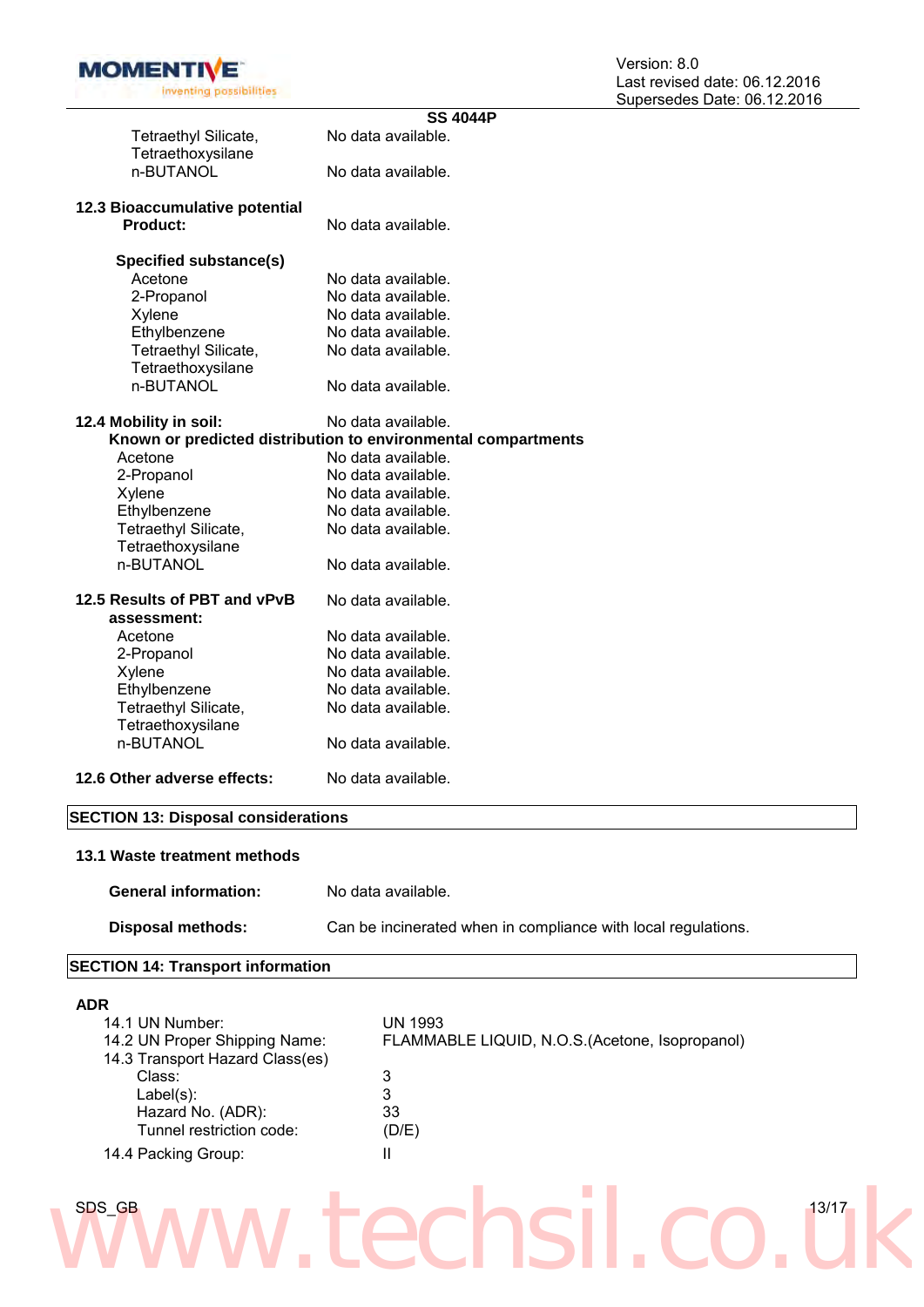

|                                                                                                                           | <b>SS 4044P</b>                                                             |
|---------------------------------------------------------------------------------------------------------------------------|-----------------------------------------------------------------------------|
| Limited quantity                                                                                                          | 1,00L                                                                       |
| <b>Excepted quantity</b>                                                                                                  | E <sub>2</sub>                                                              |
| 14.5 Environmental Hazards:<br><b>Marine Pollutant</b>                                                                    | Not regulated.<br>No                                                        |
| <b>ADN</b><br>14.1 UN Number:<br>14.2 UN Proper Shipping Name:<br>14.3 Transport Hazard Class(es)                         | <b>UN 1993</b><br>FLAMMABLE LIQUID, N.O.S.(Acetone, Isopropanol)            |
| Class:<br>$Label(s)$ :<br>Hazard No. (ADR):                                                                               | 3<br>3<br>—                                                                 |
| 14.4 Packing Group:                                                                                                       | $\mathbf{  }$                                                               |
| Limited quantity                                                                                                          | 1,00L                                                                       |
| <b>Excepted quantity</b>                                                                                                  | E <sub>2</sub>                                                              |
| 14.5 Environmental Hazards:<br><b>Marine Pollutant</b>                                                                    | Not regulated.<br>No                                                        |
| <b>RID</b><br>14.1 UN Number:<br>14.2 UN Proper Shipping Name<br>14.3 Transport Hazard Class(es)                          | <b>UN 1993</b><br>FLAMMABLE LIQUID, N.O.S. (Acetone, Isopropanol)           |
| Class:<br>$Label(s)$ :                                                                                                    | $\ensuremath{\mathsf{3}}$<br>3                                              |
| 14.4 Packing Group:                                                                                                       | Ш                                                                           |
| 14.5 Environmental Hazards:<br><b>Marine Pollutant</b>                                                                    | Not regulated.<br>No                                                        |
| <b>IMDG</b><br>14.1 UN Number:<br>14.2 UN Proper Shipping Name:<br>14.3 Transport Hazard Class(es)<br>Class:<br>Label(s): | <b>UN 1993</b><br>FLAMMABLE LIQUID, N.O.S. (Acetone, Isopropanol)<br>3<br>3 |
| EmS No.:                                                                                                                  | F-E, S-E                                                                    |
| 14.4 Packing Group:<br>Limited quantity                                                                                   | $\mathbf{H}$<br>1,00L                                                       |
| <b>Excepted quantity</b>                                                                                                  | E <sub>2</sub>                                                              |
| 14.5 Environmental Hazards:<br>Marine Pollutant:                                                                          | Not regulated.<br>No                                                        |
| <b>IATA</b><br>14.1 UN Number:<br>14.2 Proper Shipping Name:                                                              | <b>UN 1993</b><br>Flammable liquid, n.o.s. (Acetone, Isopropanol)           |
| 14.3 Transport Hazard Class(es):<br>Class:<br>Label(s):                                                                   | 3<br>3                                                                      |
| 14.4 Packing Group:<br>Cargo aircraft only Packing<br>Instructions:                                                       | Ш<br>364                                                                    |
| SDS_GB                                                                                                                    | 14/17                                                                       |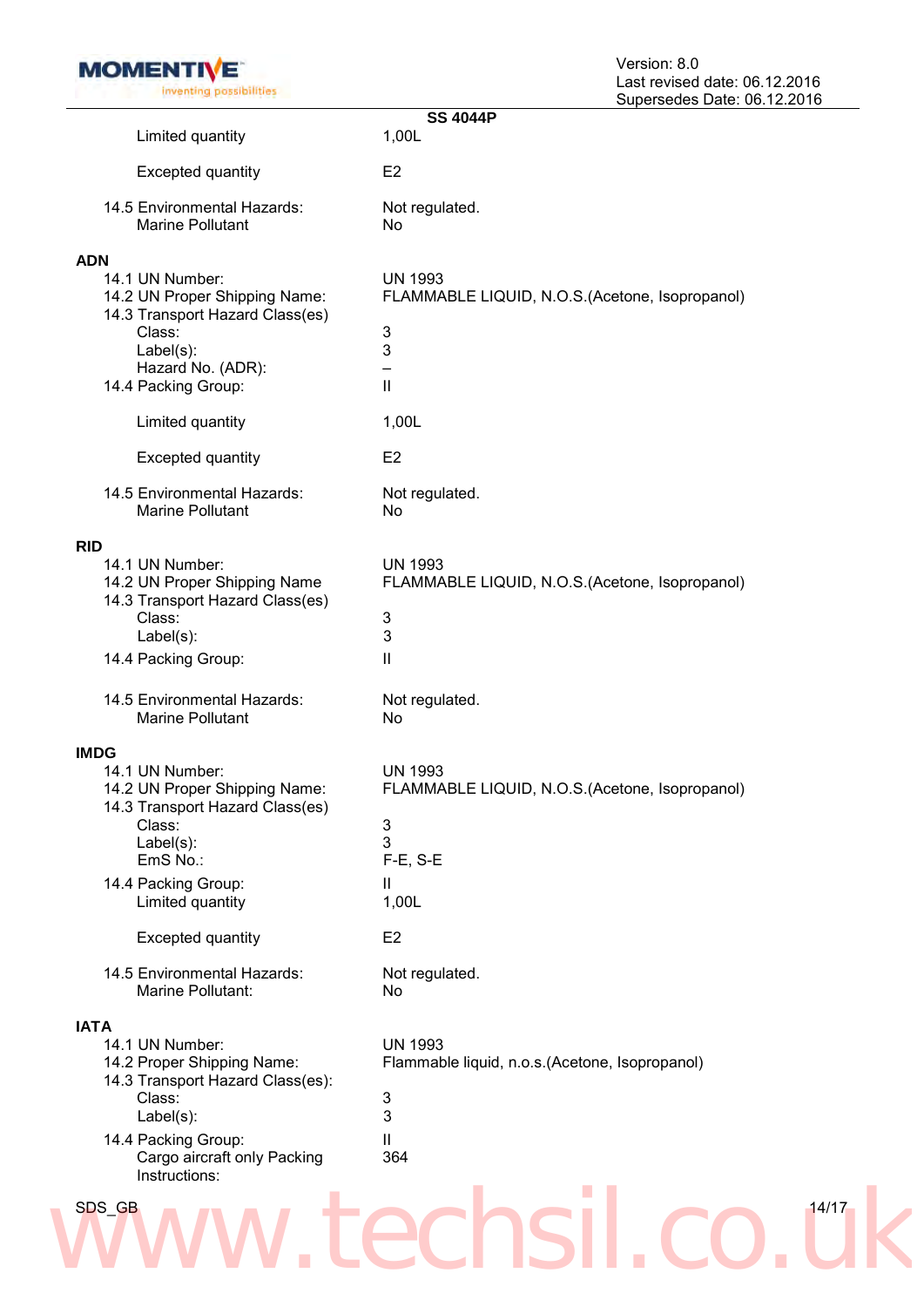

|                                                       | <b>SS 4044P</b>      |
|-------------------------------------------------------|----------------------|
| Passenger and cargo aircraft<br>Packing Instructions: | 364                  |
| Limited quantity:                                     | 1,00L                |
| Packing Instructions:                                 | Y341                 |
| Excepted quantity                                     | F2                   |
| 14.5 Environmental Hazards:<br>Marine Pollutant:      | Not regulated.<br>No |

**14.6 Special precautions for user:** Keep away from food, foodstuff, acids and bases.

#### **14.7 Transport in bulk according to Annex II of MARPOL and the IBC Code**:

not applicable

**SECTION 15: Regulatory information**

**15.1 Safety, health and environmental regulations/legislation specific for the substance or mixture:**

#### **EU Regulations**

**Regulation (EC) No. 2037/2000 Substances that deplete the ozone layer:** none

**Regulation (EC) No. 850/2004 on persistent organic pollutants:** none

**Regulation (EC) No. 689/2008 Import and export of dangerous chemicals:** none

**Regulation (EC) No. 1907/2006, REACH Annex XIV Substances subject to authorisation, as amended:**  none

**Regulation (EC) No. 1907/2006 Annex XVII Substances subject to restriction on marketing and use:** 

| <b>Chemical name</b> | CAS-No.  | <b>Concentration</b> |
|----------------------|----------|----------------------|
| 2-Propanol           | 67-63-0  | $20 - 30\%$          |
| Ethylbenzene         | 100-41-4 | 1,0 - 10%            |

**Directive 2004/37/EC on the protection of workers from the risks related to exposure to carcinogens and mutagens at work.:** none

**Directive 92/85/EEC: on the safety and health of pregnant workers and workers who have recently given birth or are breast feeding.:** none

**Directive 96/82/EC (Seveso III): on the control of major accident hazards involving dangerous substances:** none

**EU. Regulation No. 166/2006 PRTR (Pollutant Release and Transfer Registry), Annex II: Pollutants:**  none

**Directive 98/24/EC on the protection of workers from the risks related to chemical agents at work:** 

| <b>Chemical name</b>                   | CAS-No.   | <b>Concentration</b> |
|----------------------------------------|-----------|----------------------|
| 2-Propanol                             | 67-63-0   | $20 - 30\%$          |
| Xvlene                                 | 1330-20-7 | $10 - 20%$           |
| Ethylbenzene                           | 100-41-4  | $1.0 - 10\%$         |
| Tetraethyl Silicate, Tetraethoxysilane | 78-10-4   | $1.0 - 10\%$         |

SDS\_GB 15/17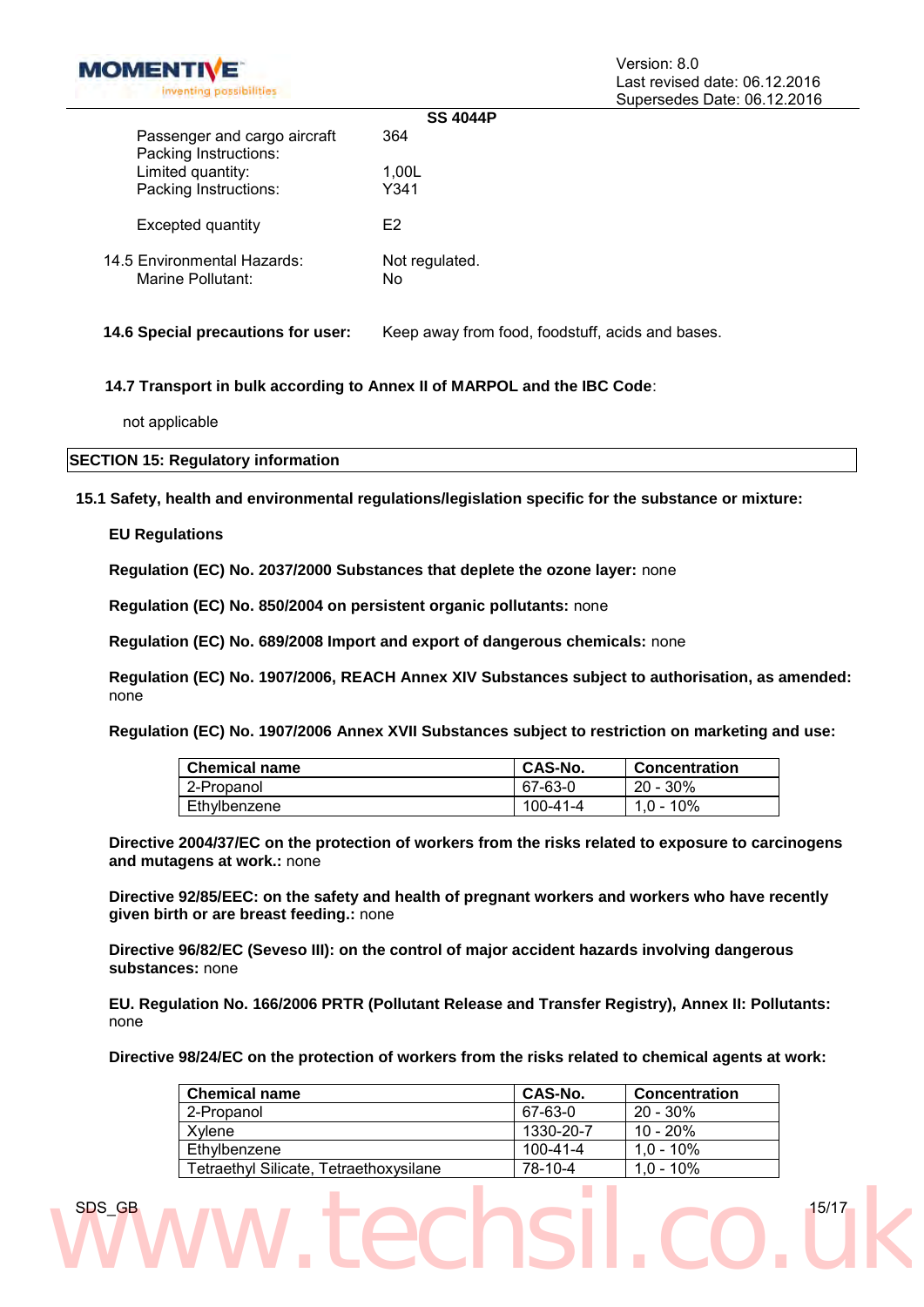**MOMENTIVE** inventing possibilities Version: 8.0 Last revised date: 06.12.2016 Supersedes Date: 06.12.2016

|                                                            | <b>SS 4044P</b>                                     |                | Supersedes Date: 06.12.201 |  |
|------------------------------------------------------------|-----------------------------------------------------|----------------|----------------------------|--|
| n-BUTANOL                                                  |                                                     | $71-36-3$      | $1,0 - 10%$                |  |
| <b>15.2 Chemical safety</b><br>assessment:                 | No Chemical Safety Assessment has been carried out. |                |                            |  |
| <b>Inventory Status</b>                                    |                                                     |                |                            |  |
| Australia AICS:                                            | y (positive listing)                                |                | Remarks: None.             |  |
| Canada DSL Inventory List:                                 | y (positive listing)                                | Remarks: None. |                            |  |
| EU EINECS List:                                            | y (positive listing)                                |                | Remarks: None.             |  |
| Japan (ENCS) List:                                         | y (positive listing)                                |                | Remarks: None.             |  |
| China Inventory of Existing<br><b>Chemical Substances:</b> | y (positive listing)                                |                | Remarks: None.             |  |
| Korea Existing Chemicals Inv.<br>(KECI):                   | y (positive listing)                                |                | Remarks: None.             |  |
| Canada NDSL Inventory:                                     | n (Negative listing)                                |                | Remarks: None.             |  |
| Philippines PICCS:                                         | y (positive listing)                                |                | Remarks: None.             |  |
| US TSCA Inventory:                                         | y (positive listing)                                |                | Remarks: On TSCA Inventory |  |
| New Zealand Inventory of<br>Chemicals:                     | n (Negative listing)                                |                | Remarks: None.             |  |
| Taiwan. Taiwan inventory<br>$(CSNN)$ :                     | y (positive listing)                                |                | Remarks: None.             |  |
| <b>SECTION 16: Other information</b>                       |                                                     |                |                            |  |
| <b>Revision Information:</b>                               | Not relevant.                                       |                |                            |  |
| Key literature references and<br>sources for data:         | No data available.                                  |                |                            |  |
| Wording of the H-statements in section 2 and 3             |                                                     |                |                            |  |
| H <sub>225</sub>                                           | Highly flammable liquid and vapor.                  |                |                            |  |
| H226                                                       | Flammable liquid and vapor.                         |                |                            |  |
| H302                                                       | Harmful if swallowed.                               |                |                            |  |
| H304                                                       | May be fatal if swallowed and enters airways.       |                |                            |  |
| H312                                                       | Harmful in contact with skin.                       |                |                            |  |
| H315                                                       | Causes skin irritation.                             |                |                            |  |

- H318 Causes serious eye damage.
- 
- H319 Causes serious eye irritation.<br>H332 Harmful if inhaled.
- Harmful if inhaled.<br>H335 May cause respira May cause respiratory irritation.
- H336 May cause drowsiness or dizziness.
- H373 May cause damage to organs through prolonged or repeated exposure.

**Training information:** No data available.

### **Classification according to Regulation (EC) No 1272/2008 as amended.**

Flam. Liq. 2, H225 Flam. Liq. 2, H225 Skin Corr. 2, H315 Skin Corr. 2, H315 Eye Dam. 2, H319 Eye Dam. 2, H319 STOT SE 3, H336 STOT SE 3, H336

ww.techsil.co.uk **Issue Date:** 06.12.2016